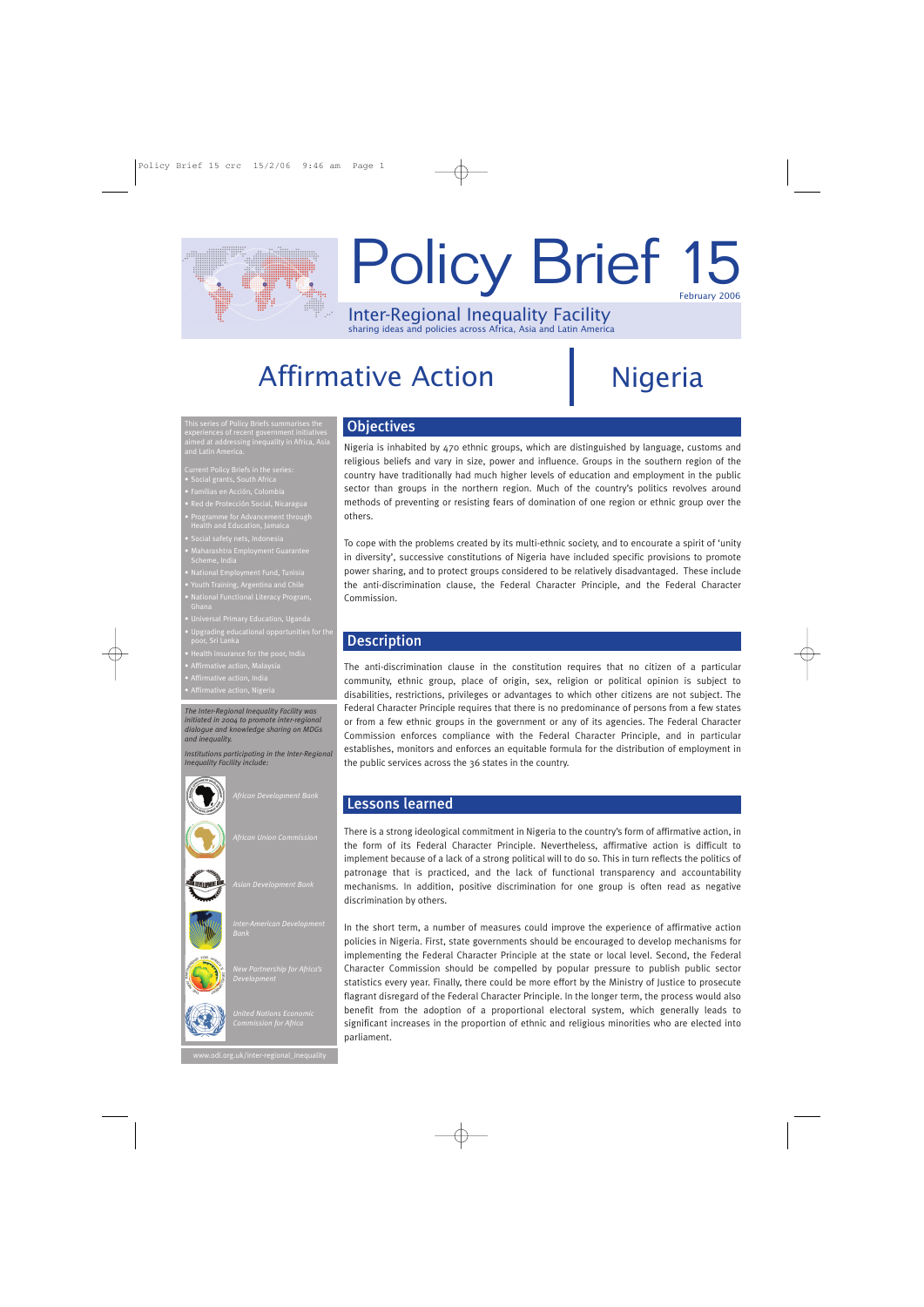#### Background

In the past fifty years, Nigeria has been obsessed with fears of domination by one ethnic, regional or religious group over others. Much of the country's politics revolves around methods of preventing or resisting such domination. These fears emerged quite clearly during the 1950s in the period proceeding independence. In 1953, a motion was moved in the House of Representatives calling for self-Government in 1956. While politicians from southern regions were supportive, those from northern regions opposed it, because they believed that their relative backwardness in education and public service employment would lead to their domination in an independent Nigeria by southerners.

In the discussions that followed, it was agreed to make Nigeria a federation of three regions, North, East and West, with residual powers vested in the regions. By 1960, when the country gained independence, the ideal of fair representation of all the regions in federal appointments had become accepted, although without specific quotas. However, in recruitment into the officer corps of the armed forces and the police, a quota system was applied. This quota arrangement continued up to 1967, when twelve states were created to replace the three regions, and the formula was reviewed and applied on the basis of equal numbers from each state.

#### Ethnic and regional inequalities

The story of Nigerian nationalism has always been told against a background of strong ethno-regionalism. This has been entrenched by strong inequalities in access to education: groups in the north, in general, have much lower levels of education than groups in the south. This translates into higher levels of employment in the public sector for southern groups, which adds to the tensions surrounding the inequality question.

The evolution of western education in colonial Nigeria was based on the implantation of Christian missionaries. However, the colonial authorities had an agreement with the Muslim Emirates in the northern part of the country that they would not allow Christian missions in that zone. The Emirates already had an educational system based on the Islamic tradition, with numerous schools that taught Arabic and Islamic education and encouraged reading and writing in the Hausa language. This meant that the development of Western education in the North was very slow during the colonial period, leading to education inequalities between the North and the South. In 1957, for example, the primary school population was just 205,000 in the Northern region, compared with 2,190,000 in the Southern region.

More importantly, these gaps in education have persisted through to the present day. They are especially high at the level of tertiary education, with many more students from the South being admitted into universities, and graduating, than students from the North. According to figures released by the Joint Admissions and Matriculation Board for the 1995/96 session, there were 43,688 university applications from the southern state of Imo, of which 7,837 got admission. By contrast, there were only 784 applications from the Northern state of Yobe, of which 272 were admitted. Given these wide disparities in access to higher education, it is not surprising that the number of applicants for posts in the public services is also much higher among southerners than northerners.

#### Gender inequalities

There is also a strong gender dimension to inequalities in access to education and employment in public services. There is wide gender disparity in Nigeria's literacy rate, with the UNDP Human Development Report reporting literacy rates of 62.5% for men and 37.5% for women (Suara, 2000:25). In terms of access to university education, figures for 1997/98 show that only 33% per cent of Nigerian undergraduates were female (Pereira 2005).

The marginalisation of women in Nigeria's patriarchal political system dates back to the colonial era. Indeed, women were not even allowed to vote in Northern Nigeria until 1976. The marginalisation of women has continued into the Fourth Republic. For instance, out of a total of 11,881 electable positions available during the 1999 elections, only 631 were contested by women. Those that managed to win were a mere 181 (1.6% of the total).

#### **Details**

The framers of the 1999 constitution, like all the previous constitutions, had the intention of using the provisions on citizenship and fundamental rights to promote the objective of building a united and free society for all Nigerians. This is in keeping with the vision of the founding fathers of modern Nigeria who led the anti-colonial struggle. The same objective reappears in many important national documents, such as the Second National Development Plan which states clearly that the goal of national development is to build a strong and buoyant economy, and a free, democratic and egalitarian society in which no one is oppressed on the basis of sex, ethnic or religious differences.

The objectives of national integration and cohesion are reflected in three main areas: the anti-discrimination clause, the Federal Character Principle, and the Federal Character Commission.

#### Anti-discrimination

The 1999 constitution of the Federal Republic of Nigeria contains an explicit anti-discrimination clause (Section 42), which states that:

*"A citizen of Nigeria of a particular community, ethnic group, place of origin, sex, religion or political opinion shall not, by reason only that he is such a person –*

*(a) be subjected either expressly by, or in the practical application of, any law in force in Nigeria or any executive or administrative action of the government, to disabilities or restrictions to which citizens of Nigeria of other communities, ethnic groups, places of origin, sex, religions or political opinions are not made subject; or*

*(b) be accorded either expressly by, or in the practical application of, any law in force in Nigeria or any such executive or administrative action, any privilege or advantage that is not accorded to citizens of Nigeria of other communities, ethnic groups, and places of origin, sex, religions or political opinions;*

and also that: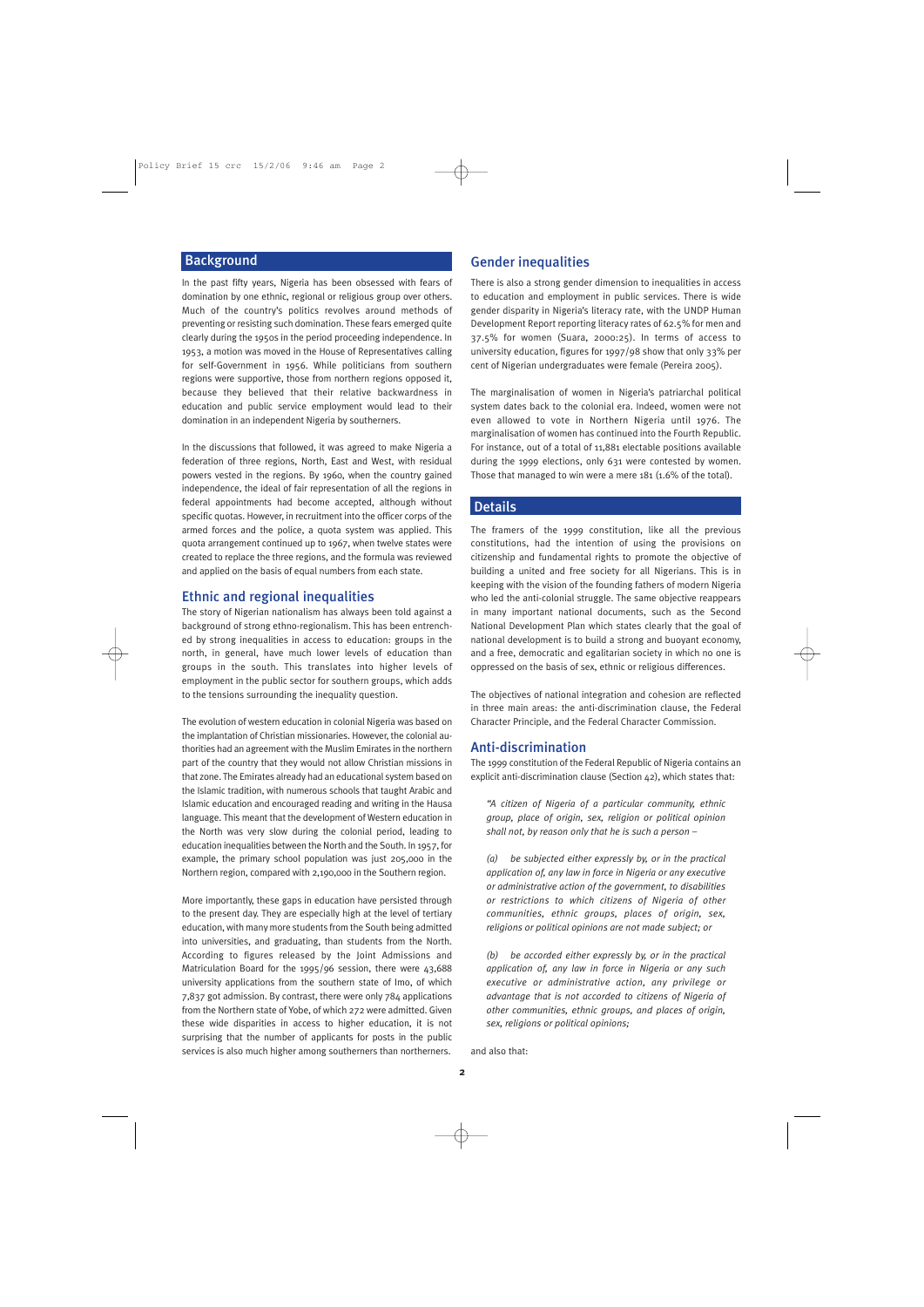*"No citizen of Nigeria shall be subjected to any disability, or deprivation merely by reason of the circumstances of his birth."*

Furthermore, Section 15 (3) of the 1999 constitution states that: "For the purpose of promoting national integration, it shall be the duty of the state to (a) provide adequate facilities for and encourage free mobility of people, goods and services throughout the Federation; (b) secure full residence rights for every citizen in all parts of the Federation."

#### The Federal Character Principle

The second chapter of the 1999 constitution, entitled 'Fundamental Objectives and Directive Principles of State Policy', enunciates principles of equity and inclusiveness known as the 'Federal Character Principle'. This is stated as follows:

*The composition of the Government of the Federation or any of its agencies and the conduct of its affairs shall be carried out in such a manner as to reflect the Federal Character of Nigeria and the need to promote national unity, and also to command national loyalty, thereby ensuring that there shall be no predominance of persons from a few states or from a few ethnic or other sectional groups in that government or any of its agencies.*

The Federal Character Principle applies to various policy fields including the economy and employment, educational and social policies. Section 14 (4) of the 1999 constitution calls on the states and local governments in the country to implement the principle, although no specific implementation mechanisms were created for doing so. In addition, the Federal Character Principle is operative at the federal level only. There are no mechanisms at the state level to ensure equity between local governments, and there are no mechanisms at the local government level to ensure equity between wards. Gender inequalities are also totally absent from the quota principles.

#### The Federal Character Commission

The Federal Character Principle has been embodied in the Nigerian constitution since 1979. However, the 1994/1995 constitutional Conference recommended that a Federal Character Commission should be established to enforce compliance with the principle. The Federal Character Commission was subsequently established in 1996, with the following core functions:

- (a)to work out an equitable formula … for the distribution of all cadres of posts in the civil and the public services of the Federation and of the States, the armed forces, the Nigerian Police and other security agencies;
- (b)to promote, monitor and enforce compliance with the principles of proportional sharing of all bureaucratic, economic, media and political posts at all levels of government;
- (c) to take such legal measures including the prosecution of the heads of staff of any Ministry, Extra-Ministerial Department or Agency, which fails to comply with the Federal Character Principle.

The foundational principle of the Commission's formula at the national level is the equality of states. Indigenes of each of the 36 states in the country and Abuja, the Federal Capital Territory, are supposed to have an average quota of 2.5%, with an upper limit of 3%, in each Federal establishment in the country. This principle has been in application in the armed forces, the police and other security forces since the 1960s.

#### Impacts

The last published report of the Federal Character Commission was the 2000 report which showed gross inequalities in the distribution of federal jobs in the country due to "historical factors, ethnicity and inadequate information given to prospective candidates about recruitment exercises" (Federal Character Commission, 2000). These are shown in Table 1.

| Table 1 Disparities in employment in federal establishments |  |  |  |
|-------------------------------------------------------------|--|--|--|
| by state, 1999                                              |  |  |  |
|                                                             |  |  |  |

| <b>State</b>   | <b>Zone</b>   | <b>Total Staff</b> | $\%$    |
|----------------|---------------|--------------------|---------|
| Ogun           | South West    | 14,302             | $7.5\%$ |
| Imo            | South East    | 12,474             | 6.6%    |
| Plateau        | North Central | 5,399              | 2.8%    |
| Yobe           | North East    | 1,625              | 0.9%    |
| <b>Bayelsa</b> | South South   | 1,223              | 0.6%    |
| Zamfara        | North West    | 803                | 0.4%    |

*Source:* Federal Character Commission, 2000.

There are strong indications that the disparities shown in Table 1 have not been reduced over the past six years of the Obasanjo elected administration. In 2005 for example, the Federal Character Commission indicted the Federal Ministry of Employment, Labour and Productivity for violating the principles of Federal Character. For the year 2002, the Commission reported over-representation in the Ministry's workforce of Abia, Akwa Ibom, Delta, Imo, Ogun, Ondo, Osun and Oyo, and under-representation of Borno, Kaduna, Kano, Adamawa, Plateau, Katsina, Nasarawa, Niger, Taraba, Bauchi, Bayelsa, Jigawa, Ebonyi, Kebbi, Yobe, Sokoto, Zamfara and FCT. The nine 'over-represented' states accounted for 49% of the Ministry's workforce, while the 18 'under-represented' states and the FCT accounted for only 13%. The Ministry has not filed in new returns since the 2002 figures.

While the Federal Character Commission has powers to prosecute offenders of the quota system, in practice it has not been able to do so. Some attribute this to the practical difficulties of one government agency charging another in court, while others argue there is instead a determination of groups in power to continue to violate the Federal Character Principle. In March and April 2005, for example, when the Nigerian National Petroleum Corporation employed managerial staff in which the President's South West zone was grossly over-represented, the appointments were not rescinded despite complaints from the Commission and the northern press (Mohammed 2005).

National policy on education in Nigeria was first developed in 1977, following the introduction of universal primary education scheme in 1976, and was reviewed in 1998 and 2004. In 1999, the